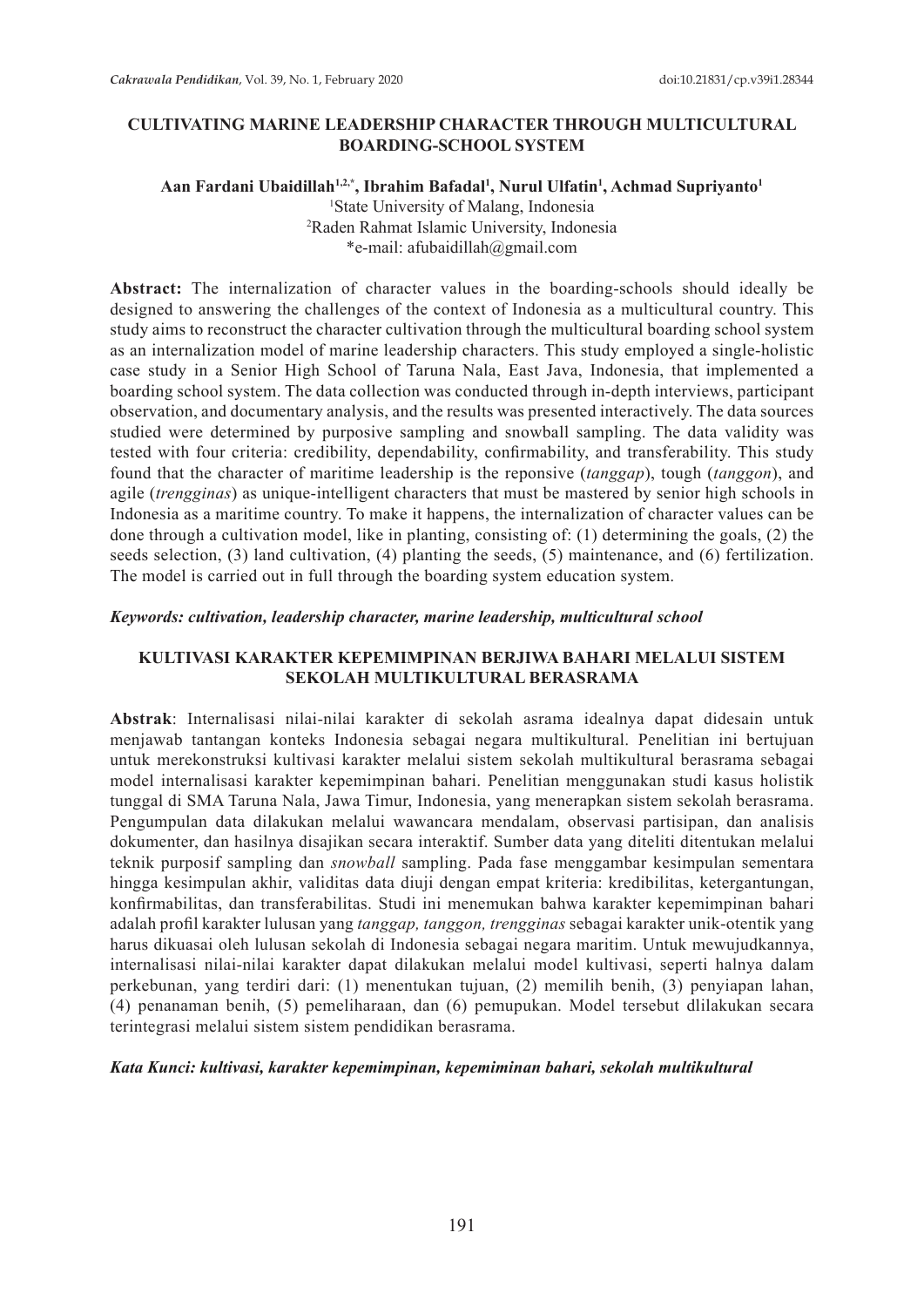## **INTRODUCTION**

In the context of the nation-state of Indonesia, the transition of democracy in 1998 stimulated the reformation and the climax was in 1999-2004. It results in the main agenda of Indonesian people, that is creating a democratic communal life that recognizes human's dignity, respects the multiculturalism in Indonesia, and develops the unity of Indonesia as the realization from Youth Pledge 1928 (Tilaar, 2004). The reformation agenda is very significant to see the fact that Indonesia is a country where more than 250 million people live. The citizens of Indonesia consist of more than 1,200 ethnics that speaking 700 language and live in around 6,000 islands from more than 17,500 islands which exist in Indonesia, 5500 kilometers across (Ardhiansyah, 2011; Bridge, 2012). This condition is well understood by the Indonesian government, so that in the Strategic Plan of the Ministry of Education and Culture's of the Republic of Indonesia 2015-2019 (Menteri Pendidikan dan Kebudayaan RI, 2015) it was expressly stated that the ideology uniting Indonesian nation is *Pancasila* June 1, 1945, and *Trisakti* realized in the form of personality in the culture through the character building and mutual cooperation based on the reality of diversity. The essence of that statement ensures the importance of nationalism character education namely multiculturalism-based character education as the medium to unite the nation, as written in the symbol of the country, *"Bhinneka Tunggal Ika"* (Unity in Diversity).

The central issue of character education in Indonesia today is the bias orientation and focus (Saidek, Islami, & Abdoludin, 2016). With the condition of the nation being so heterogeneous, the challenge of character education in Indonesia is not easy. In general, the challenges of character education in schools include internal and external challenges. Internal challenges can originate from personal education and educational software (mind sets, educational policies and curriculum). Challenges from outside are changes in the global social environment that change the values, norms and culture of a nation to be very open (Triatmanto, 2010). This is reinforced by the findings of Suriansyah & Aslamiah (2015) that the component of school personnel, in this case the school principal and teacher become key factors in shaping student character through their modelling strategies.

To prevent that challenges, it is necessary to finding the special character values which are relevant to the context of Indonesia and the strategy of internalization through character education system based on the ideal school. This case can be realized by combining the multicultural values and character values via education as indicated in studies of Banks (2008) and Thoriquttyas & Rohmawati (2017), that multicultural education and character education have the similarity that can be combined and reinforce each other. In its process, character education can be supported by a boardingschool system since this system enables to hold a holistic, intensive, high-quality education compared to non-boarding school (Urban, 2007). In general, although through different ways (indigenous), the research in many countries proved that boarding-school positively impacted on the service of students' learning need for the development of the students' moral/character from various backgrounds individually and in the context of the students' social interaction (Laiser & Makewa, 2016; Pfeiffer, Pinquart, & Krick, 2016; Behaghel, de Chaisemartin, & Gurgand, 2017).

A character could mean a group of someone's values, styles, characters, special characteristics which are unique that underlying the thought, attitude, and behavior performed simultaneously as the indicator and differentiator of someone's personality from the others (Tjeltveit, 2003; Katilmis, Eksi, & Öztürk, 2011). It is consists of three action performances related to each other namely knowing good, feeling good, and doing good (Lickona, 2004; Katilmis et al., 2011). This model is relevant to the traditional character education model in Indonesia which is inherited by the "Father of Indonesian National Education", Ki Hajar Dewantara, known as the "*Among*" systems (*asah – asih – asuh* or teaching – loving - caring). This "*Among*" system, proved to be effective in supporting character education in schools implementing a semi-military system such as SMA Taruna Nusantara (Sukendar, Usman, & Jabar, 2019).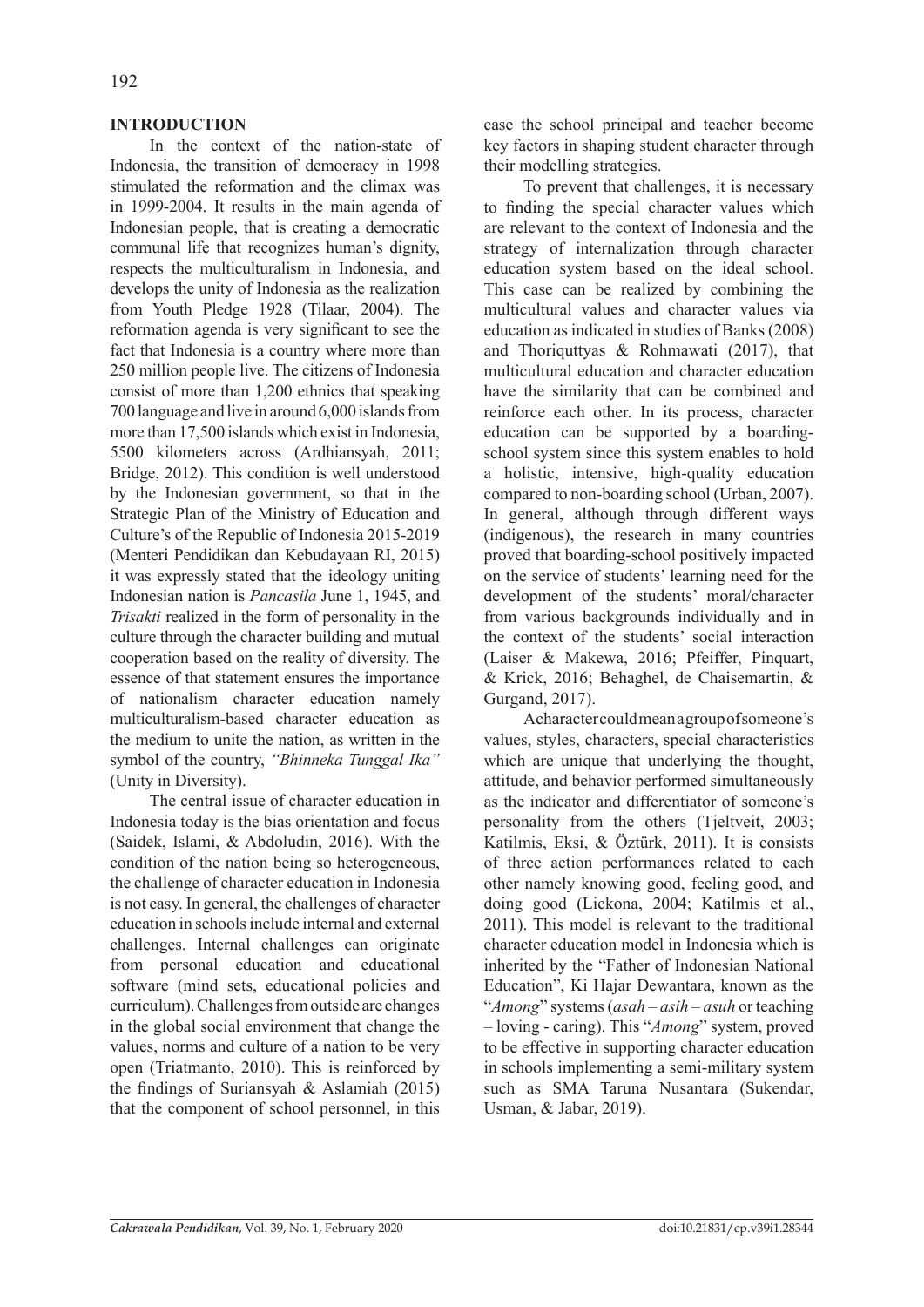In relation to leadership, Thompson, Grahek, Phillips, & Fay (2008) found that the aspect of character became the lowest dimension to be studied in the research on leadership today although character is the main source to explain the leadership failure. From such a limitation, the alternative to identify the values of leadership character can be related to reconstructing many works of literature of leadership style. Based on a number of research conducted by Ilies, Morgeson, & Nahrgang (2005); Shamir & Eilam (2005); Peus, Kerschreiter, Frey, & Traut-Mattausch (2010); Fry & Cohen (2009), and Thompson et al. (2008), the authors researched 11 dimensions of character illustrated into more than 82 leadership characters. However, only three studies that have the similarity in the whole research are trust, integrity, and caring. Based on those three things, integrity (what is said reflects what is believed in, and the action is consistent with what is said and believed in) becomes the most dominant leadership character.

One of the strategic efforts to internalize character values is started from moral knowing to moral action so that the habituation process happens and forms someone's character through the educational process known as character education. The character education process has an important meaning to develop the potential of students to be holistic people, which is not only smart but also good (Armstrong, 2006), a learning process to prepare the students' positive behavior to be a good citizen in the future (Berkowitz & Hoppe, 2009). This case is supported by many studies proving that the character education program at the school has a positive impact on students (Thompson, 2002; Diggs & Akos, 2016). The success of its implementation should consider a few aspects, such as internalization through hidden curriculum (Çubukçu, 2012), involving society and parents as the partner in building the character and empowering the school staffs as the character educators (Lickona, 2006), and empowering the school dormitory/boardingschool as the media of character education enabling the students to obtain habituation and full controlling (Kisyanto, Punaji, Sulton, & Kuswandi, 2016) included leadership character.

Once of the best practices of the internalization of character values in the boarding-schools designed to fulfill the context of Indonesia as a multicultural country is in Senior High School/*SMA Negeri Taruna Nala* East Java (S*mantar Nala*) in Malang city. *Smantar Nala* is a flagship school established and developed by the East Java provincial government of Indonesia in 2016 through the collaboration with *TNI AL* (*Tentara Nasional Indonesia Angkatan Laut*/Indonesian National Army Navy). This collaboration aimed to create an excellent school in East Java Province in the form of a cadet school supported by a boarding-school system. As an open public school, the building via this collaboration makes the character as a public school that is an open-system to be more multicultural. Besides the background of religion, tribe, culture, language, socialeconomy background, and the other differences, the civil-military collaboratively becomes one of the special characteristics of multiculturalism. In the development, *TNI AL* as the collaborator of school developer presents the unique value and culture so that the acculturation process happens in many dimensions of school management. One thing that caught the authors' attention was the marine education that tries to actualize the leadership character values contained in the concept of marine human. The concept of marine human is an idea of learning outcome containing the dimensions of intellectuality, physics, and skill needed to form the students' nationalism character specifically wrapped in the frame of "Three Dimensions of Nusantara" namely the three dimensions of Indonesia (the dimension of archipelago, marine, and maritime) as a maritime country.

The synthesis of the combination of the three dimensions will result in a new concept that is later called marine. These conception then become mainstreaming of the character value in *Smantar Nala* that is later combined with the leadership character as the basic character values of the school as an effort to produce the excellent graduates that have marine leadership character and make it a special character of the graduates of Smantar Nala. This program is held to prepare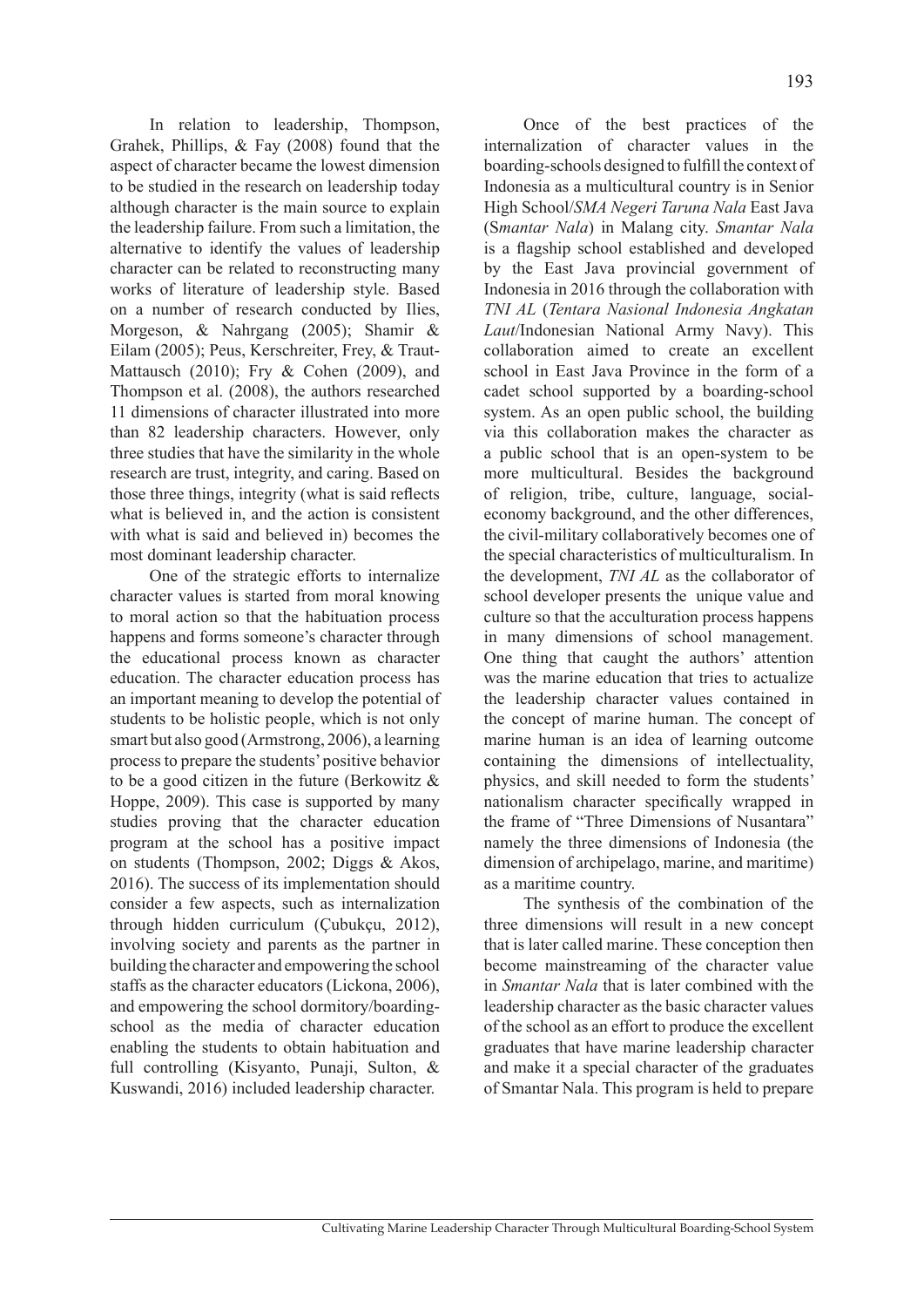the graduates as the candidates of a leader in the future by the strong leadership, understanding, attitude, and skill of marine in accordance with the context of Indonesia as an archipelago state. Referring to preliminary research findings from *Smantar Nala as described*, the autors were interested in investigating more deeply to answer four research objectives namely: (1) describing the marine leadership character as the special character of the graduates of multicultural boarding-school, (2) reconstructing the design of educational curriculum to result in the graduates that have marine leadership character through multicultural boarding-school system, and (3) describing the stages of cultivation of marine leadership character through multicultural boarding-school system.

## **METHOD**

This research used a qualitative approach with the research method adopted Holistic– Single Case Design from Yin (2014). The research took the case of a Senior High School of Taruna Nala, East Java, Indonesia. That school was chosen due to the unique school system developed through the collaboration with the Indonesian navy (*TNI AL)* where the educational program was conducted through a boarding school system by accentuating the leadership character education combined with marine man concept developed by the expert team of *TNI AL*. This program was held to prepare the graduates as the future leader candidates prepared with strong leadership, understanding, attitude, and marine skill in accordance with the context of Indonesia as an archipelago county. The research was conducted for a year around 2017-2018. The authors became the key instrument during the research process. The procedure of data collection used an interactive model of Miles, Huberman, & Saldana (2014) that consists of four interactive stages consisting of the following steps: collecting data, displaying data, condensing data, and drawing conclusions. The informant (human data source) as the main source of research data consists of the School Principal, Vice Principals, Head of the Dormitory, Students, and Expert Staff and Caregivers of the *TNI AL* that determined through purposive sampling and snowball sampling techniques.

The technique of data analysis used the techniques of the domain, taxonomy, componential and cultural theme analysis. These techniques were executed in the condensation stage. In the next step, in drawing the temporary conclusion until the final conclusion, the validity test of the data was carried out with four criteria: credibility (through prolonger engagement technique, persistent observation, triangulation of data source and triangulation of method and technique, and member check), transferability (through thick description), and dependability and conformability (both of them were undertaken by audit trail through intensive discussion with expert and focused group discussion with participant/informant).

# **RESULTS AND DISCUSSION Results**

## *Marine Leadership Character as Special Character of the Graduate of Multicultural Boarding-School*

The key moment of renewing and organizational changing of school is pointing *TNI AL* as the educational partner for *Smantar Nala* done by the government of East Java Province. This condition gives a strong highlight in the educational design developed by the school. The initial thing to be formulated together is adjusting the school vision and many elements of derivational values and programs to realize the vision. The next excellence of the school after having a partnership with *TNI AL* is the content of the education of defending the country and maritime. This educational program places character education as the main thing. The main design of the school in the collaboration with *TNI AL* is prioritizing the leadership character education, combining with defending the country and maritime education. Hence, the basic idea of this school is determined to hold an educational program to result in a future leader with the vision of "realizing the graduates that are excellent, independent, competitive, and having character."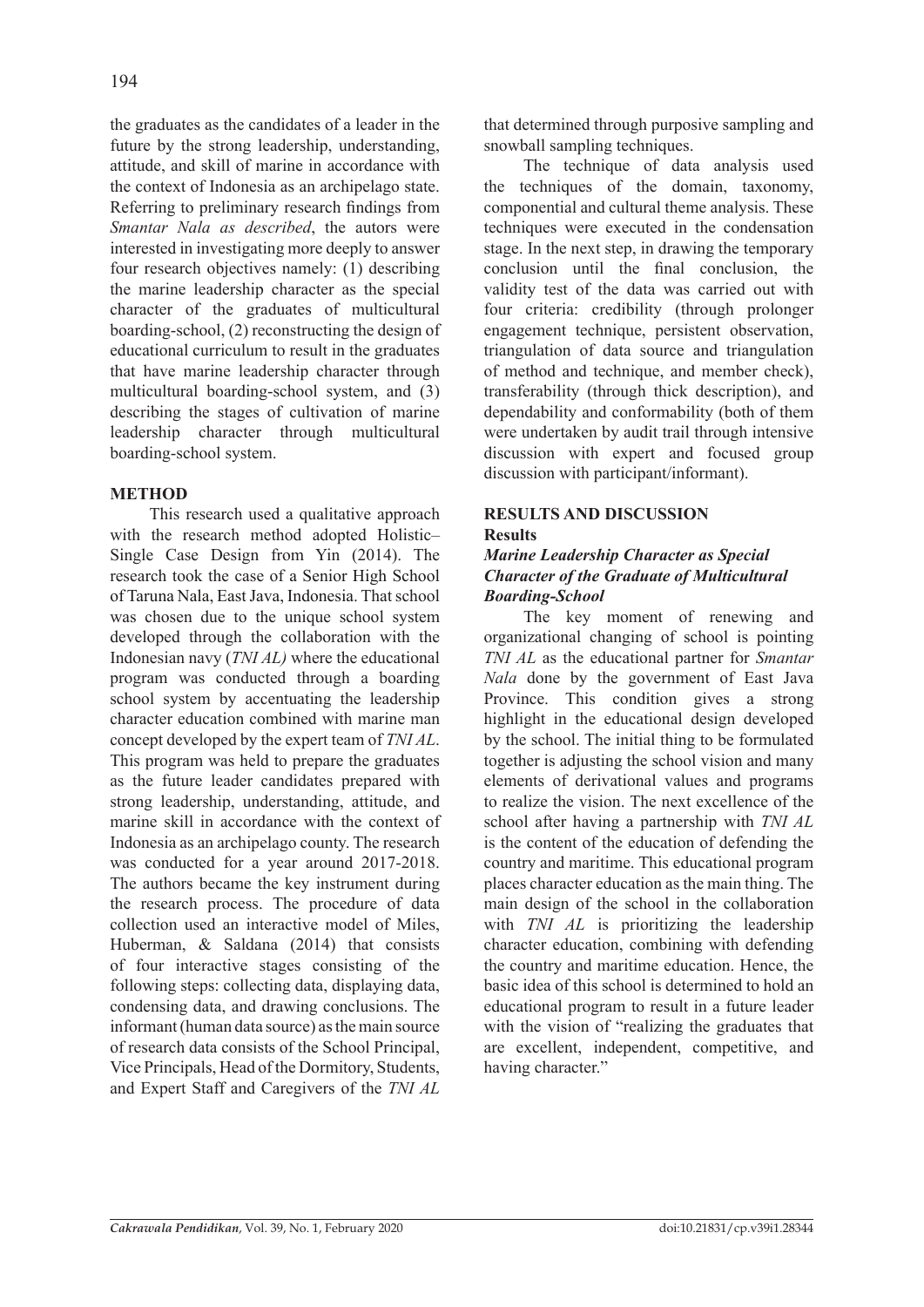Subsequently, character as one of the main menus of school vision is viewed as significant to be detailed and defined again. This case is necessary as the determinant of the school program and curriculum design needed to realize the school vision. The reformulation of the intended character also refers to its harmony to the context of the Indonesian nation as a multicultural archipelago state. Referring to the presentation of vision, as well as the substance of state and maritime defense education, the advisory guideline, and various emic data explained by the informants, the authors found that the special character that will be attached to the students is "marine leadership character." This character means a character of a leader who is "responsive" (understanding the physical, socio-cultural, and maritime culture aspects as the part of the unity of Three Dimensions of Nusantara), "tough" (having an attitude, strong mentality, and the motivation to defend the country, believing in *Pancasila* as the ideology of the country, and willing to sacrifice for country and nation), and "agile" (the students have a healthy, strong, flexible physic for the defending the country in accordance with the nomothetic signs).

## *The Design of the Curriculum for Cultivating Marine Leadership Character through Multicultural Boarding-School System*

After determining the profile of the ideal character in line to hold the program of character cultivation, the next step is designing the curriculum needed. The stage done includes planning, developing, implementing, and evaluating the curriculum. All those steps were carried out together with all organizational aspects. The design of the curriculum was completed before the new academic year comes with the expectation in order the character cultivation can be undertaken through the good and integrated education program. By the effort that has been done, the cultivation of marine leadership character was presented in the local curriculum together with the national curriculum determined by central government. The design of local curriculum as the determiner and main content to support the program of cultivation

of marine leadership character consisted of a curriculum of defending the country and curriculum of nationalism that becomes one of the school visions. Meanwhile, the curriculum of maritime was arranged as the side curriculum for the curriculum of defending the country and the school curriculum to develop boarding education strengthening the values of religiosity, independence, responsibility, sustainability, tolerance, social, good deeds, leadership, and honesty. The curriculum of maritime was designed to complement the goal of school curriculum by strengthening nationalism character and building a marine life with the high struggling. The expectation was the graduates having the vision to realize Indonesian sea that is rich in natural resources as a living space and struggling place for the Indonesian nation.

The curriculum of defending the country and maritime cultivates all aspects of students' behaviors from the cognitive domain, affective domain, and psychomotor domain. The cognitive domain (responsive) is cultivated by the process of classical learning. The affective domain (tough) is cultivated by caring, and the psychomotor domain (agile) is cultivated by training. The development of the cognitive domain is conducted through the classical learning method containing the topics of defending the country, maritime, leadership, the mechanism of the ceremony, and ethics/ public rule in the school. The development of the psychomotor domain is carried out via a training method containing the topics of physical comfort, physical skill, field creativity, the rule of marching, and *Genderang Suling* (the flute drum). Meanwhile, the development of affective aspect is undertaken through a caring method with the topics of self-introduction, character development, leadership development, team building, risk taking, and tradition development. The field of maritime is executed through maritime scout and visiting the coastal area. The combination of both curriculums is expected to become a guide of the cultivation of marine leadership character for the graduates of *SMANTAR NALA.* The general description of the combination of both curriculums is presented in Table 1 and Table 2.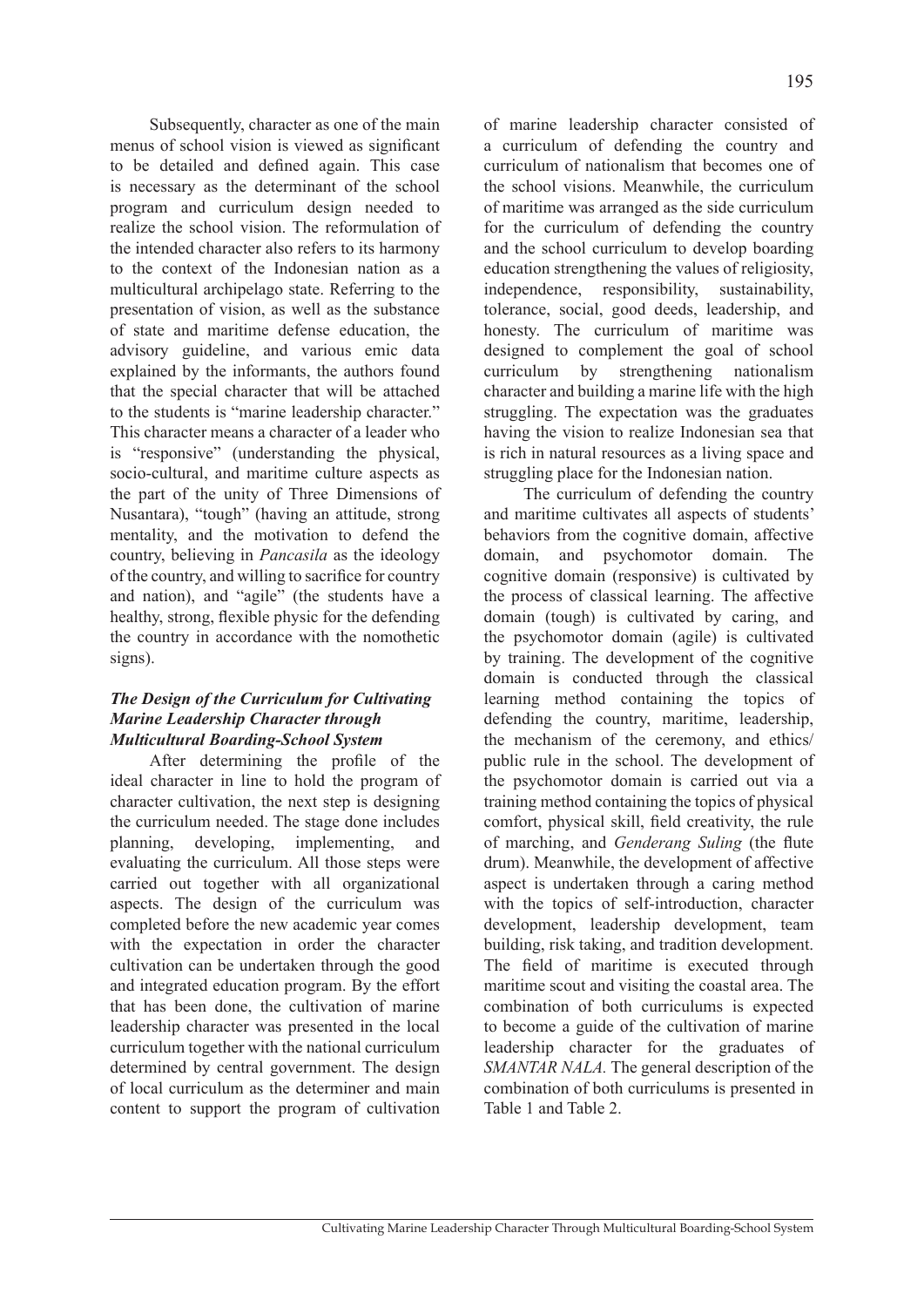|                                                                                                                                                   | Input                                                                                                                                                                                                                             | tine Curriculum or Detenuing the Country Ferpective)<br><b>Process</b>                                                                                                                                                                 |                                                                                                                                                                                                                                                                                                                       | Output                                                                                                                                                                                                                                                                                                                                       |
|---------------------------------------------------------------------------------------------------------------------------------------------------|-----------------------------------------------------------------------------------------------------------------------------------------------------------------------------------------------------------------------------------|----------------------------------------------------------------------------------------------------------------------------------------------------------------------------------------------------------------------------------------|-----------------------------------------------------------------------------------------------------------------------------------------------------------------------------------------------------------------------------------------------------------------------------------------------------------------------|----------------------------------------------------------------------------------------------------------------------------------------------------------------------------------------------------------------------------------------------------------------------------------------------------------------------------------------------|
| Ideological<br><b>Context of</b><br>Multiculturalism                                                                                              |                                                                                                                                                                                                                                   | <b>Formal Curriculum</b>                                                                                                                                                                                                               | The Caring Stage as Hidden<br>Curriculum                                                                                                                                                                                                                                                                              | <b>Target Domain of</b><br><b>Marine Leadership</b><br>Character                                                                                                                                                                                                                                                                             |
| Pancasila (Five<br>Pillars) as<br>National Ideology<br>and Indonesian<br>geographical<br>conditions as<br>maritime and<br>acrchipelago<br>country | PROVINCIAL POLICY OF EAS JAVA: Senior High Schools collaboratively designed with military<br>URRICULUM: K13 with Character Education Streghtening<br>TAR NALA Featured Program: Leadership Academy<br>NATIONAL C<br><b>TIANNS</b> | <b>Classical Learning:</b><br>Subjects of<br>Defending the<br>Country (Nusantara<br>Insight, National<br>Defense), Leadership,<br>the Mechanism of<br>Ceremony, a General<br>Guideline of School<br>Life.                              | Grade X:<br>Behavioural approach with<br>doctrin and drill methods<br><b>Grade XI:</b><br>Cognitive approach with<br>persuasive - dialogic methods<br><b>Grade XII:</b><br>Constructivistic approach with<br>consultative - collegial methods                                                                         | <b>Cognitive Domain:</b><br>"Responsive" (The<br>student has the<br>understanding of right<br>and obligation as an<br>Indonesian citizen<br>as a unity formed<br>by the integration<br>of three dimensions<br>of Nusantara<br>namely aspect of<br>the archipelago<br>(geographical side),<br>marine (resources), and<br>maritime (activity). |
|                                                                                                                                                   |                                                                                                                                                                                                                                   | <b>Advisory</b> and<br>Caring:<br>Character<br>Development (Self-<br>Introduction, the<br>Development of<br>Personality) and<br>Leadership (Team<br>Building, Risk<br>Taking, Leading the<br>Organization, and<br>Student's Activity). | Grade X:<br>Character building with "Among"<br>methods<br><b>Grade XI:</b><br>Character development with<br>"Among" method<br><b>Grade XII:</b><br>Character stabilization with<br>"Among" method                                                                                                                     | <b>Affective Domain:</b><br>"Tough" (The student<br>has the struggle to<br>defend the country<br>based on the values<br>of $(1)$ loving the<br>homeland, (2) the<br>awareness of nation<br>and state, (3) believing<br>in Pancasila as the<br>ideology of the country,<br>and $(4)$ willing to<br>sacrifice for the nation<br>and state.     |
|                                                                                                                                                   |                                                                                                                                                                                                                                   |                                                                                                                                                                                                                                        | "Among" method:<br>Ing Ngarso Sung Tulodho (being<br>a good example for students<br>both in attitude and action in<br>front), Ing Madyo Mangun Karso<br>(participating and inspiring the<br>students in the middle), and<br>Tut Wuri Handayani (always<br>watching and giving direction<br>and encouragement behind). |                                                                                                                                                                                                                                                                                                                                              |
|                                                                                                                                                   |                                                                                                                                                                                                                                   | <b>Field Training:</b><br>Physical Comfort,<br>Physical Skill<br>(Self-Defense), and<br>Creativity in the Field<br>(Marching, Marching)<br><b>Competition Using</b><br>Stick, Flute Drum)                                              | Grade X:<br>Training and physical habituation<br>Grade XI:<br>Training and physical habituation<br><b>Grade XII:</b><br>Training and physical habituation accordance with the                                                                                                                                         | <b>Psychomotor Domain:</b><br>"Agile" (The student<br>has the physical<br>capacity and good<br>and healthy body to<br>defend the country in<br>nomothetic rules.                                                                                                                                                                             |

# **Table 1. Curriculum Design The Design of the Curriculum for Cultivating Marine Leadership Character through Multicultural Boarding-School System in SMA Negeri Taruna Nala (the Curriculum of Defending the Country Perpective)**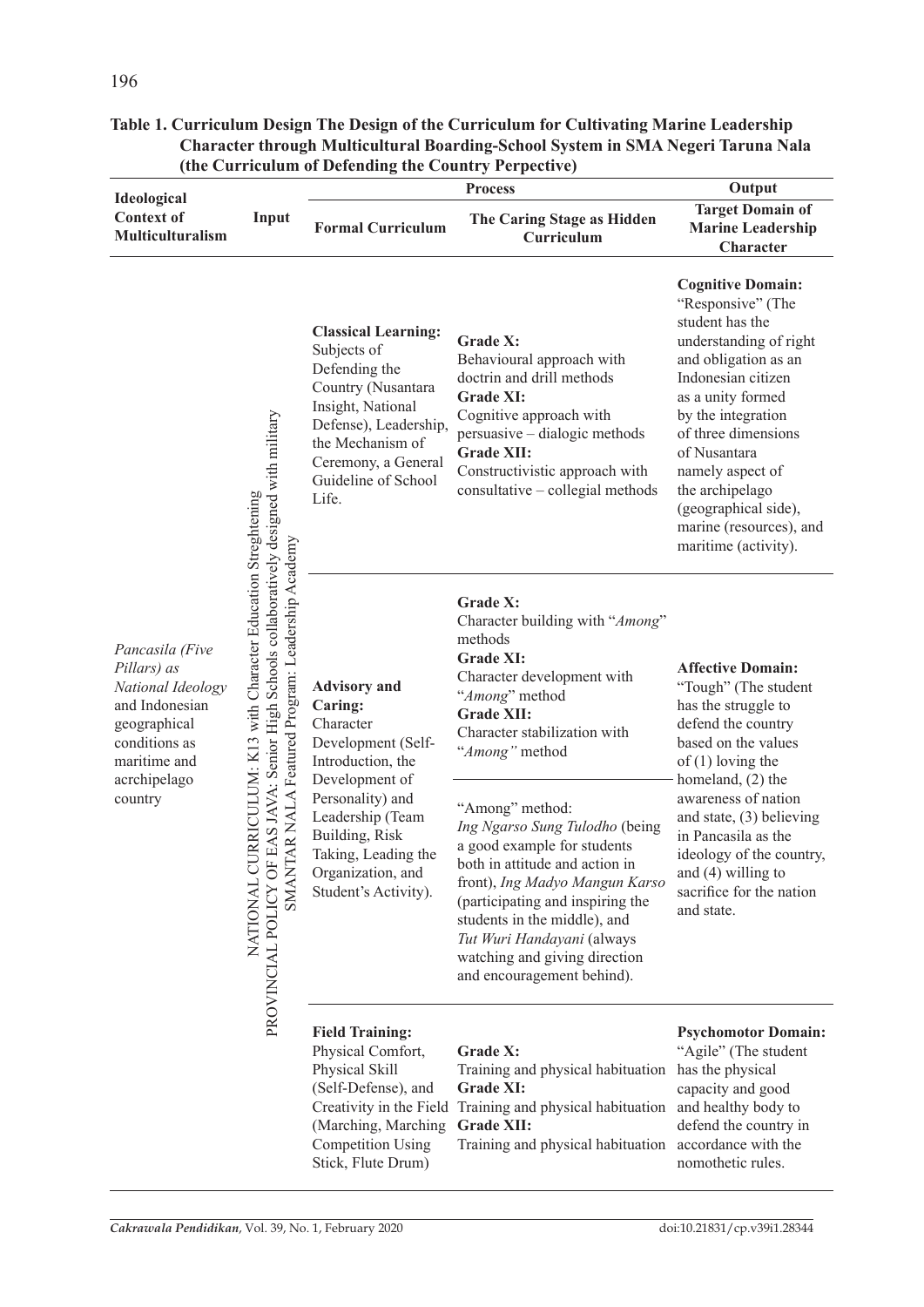|                                                                                                                                                   |                                                                                                                                                                                                                                    | <b>Curriculum of Maritime Perspective)</b>                                                                                                                                                |                                                                                                                                                                                                                                                                                                                          |                                                                                                                                                                                                                                                                                                                                                         |
|---------------------------------------------------------------------------------------------------------------------------------------------------|------------------------------------------------------------------------------------------------------------------------------------------------------------------------------------------------------------------------------------|-------------------------------------------------------------------------------------------------------------------------------------------------------------------------------------------|--------------------------------------------------------------------------------------------------------------------------------------------------------------------------------------------------------------------------------------------------------------------------------------------------------------------------|---------------------------------------------------------------------------------------------------------------------------------------------------------------------------------------------------------------------------------------------------------------------------------------------------------------------------------------------------------|
| Ideological<br><b>Context of</b><br>Multiculturalism                                                                                              | Input                                                                                                                                                                                                                              | Formal<br>Curriculum                                                                                                                                                                      | <b>Process</b><br>The Caring Stage as Hidden<br>Curriculum                                                                                                                                                                                                                                                               | Output<br><b>Target Domain of</b><br><b>Marine Leadership</b><br>Character                                                                                                                                                                                                                                                                              |
| Pancasila (Five<br>Pillars) as<br>National Ideology<br>and Indonesian<br>geographical<br>conditions as<br>maritime and<br>acrchipelago<br>country | EAS JAVA: Senior High Schools collaboratively designed with military<br>RRICULUM: K13 with Character Education Streghtening<br>AR NALA Featured Program: Leadership Academy<br>NATIONAL CL<br>PROVINCIAL POLICY OF<br><b>TNANT</b> | <b>Classical</b><br>Learning:<br>Subject of<br>Maritime                                                                                                                                   | Grade X:<br>Behavioural approach with<br>doctrin and drill methods<br><b>Grade XI:</b><br>Cognitive approach with<br>persuasive - dialogic methods<br><b>Grade XII:</b><br>Constructivistic approach with<br>consultative - collegial methods                                                                            | <b>Cognitive Domain:</b><br>"Responsive" (The student<br>has the understanding<br>of the geographical and<br>natural condition of<br>Indonesia as the unity<br>formed by the integration<br>of three dimensions<br>of Nusantara namely<br>aspect of the archipelago<br>(geographical side),<br>marine (natural resources),<br>and maritime (activity)). |
|                                                                                                                                                   |                                                                                                                                                                                                                                    | <b>Advisory</b> and<br>Caring:<br>Developing<br>the Marine<br>Character (Caring<br>the Struggling<br>Mentality of<br>Marine Youth,<br>Marine Scout,<br>and Visitation to<br>Coastal Area) | Grade X:<br>Character building with<br>"Among" methods<br><b>Grade XI:</b><br>Character development with<br>"Among" method<br><b>Grade XII:</b><br>Character stabilization with<br>"Among" method                                                                                                                        | <b>Affective Domain:</b><br>"Tough" (The student has<br>the attitude and strong<br>mentality so that he/she<br>can face all challenges and<br>restrictions).                                                                                                                                                                                            |
|                                                                                                                                                   |                                                                                                                                                                                                                                    |                                                                                                                                                                                           | "Among" method:<br>Ing Ngarso Sung Tulodho<br>(being a good example for<br>students both in attitude and<br>action in front), Ing Madyo<br>Mangun Karso (participating<br>and inspiring the students in<br>the middle), and Tut Wuri<br>Handayani (always watching<br>and giving direction and<br>encouragement behind). |                                                                                                                                                                                                                                                                                                                                                         |
|                                                                                                                                                   |                                                                                                                                                                                                                                    | <b>Field Training:</b><br>Physical Training<br>(Swimming and<br>Diving)                                                                                                                   | Grade X:<br>Training and physical<br>habituation<br><b>Grade XI:</b><br>Training and physical<br>habituation<br><b>Grade XII:</b><br>Training and physical<br>habituation                                                                                                                                                | <b>Psychomotor Domain:</b><br>"Agile" (The student has<br>the physical ability that<br>is healthy, strong, and<br>flexible through the skill of<br>swimming and diving).                                                                                                                                                                                |

# **Table 2. The Curriculum Design the Design of the Curriculum for Cultivating Marine Leadership Character through Multicultural Boarding-School System in SMA Negeri Taruna Nala (the Curriculum of Maritime Perspective)**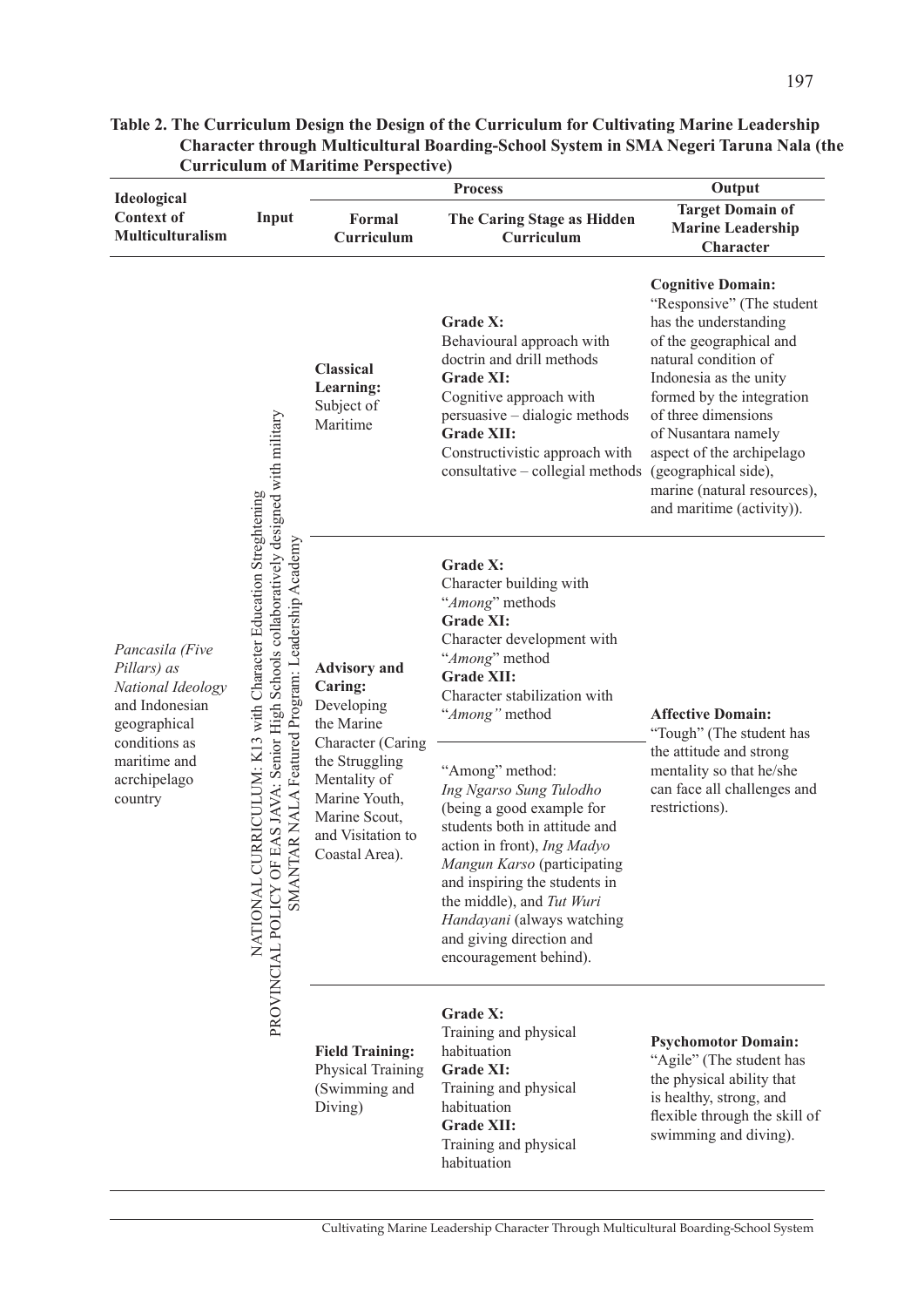# *The Stage of Cultivation of Marine Leadership Character through Multicultural Boarding-School System*

The cultivation of marine leadership character is a gradual and integral process of attaching the values of special characters. The steps are undertaken since the formulation and determination of the intended character profile before designing the program of education and curriculum. It means that the stages of cultivation are always related to many processes of school management. The cultivation of character developed by the school seems to be appealing in the studentship management, personnel management, and school curriculum management. In line with the term "cultivation" used by the school, this character cultivation was designed through a structured design by adopting the theory of cultivation frequently applied in the agriculture field.

Based on the investigation done by the authors', there are six stages of cultivating the marine leadership character. Such phases include as follows:

- 1. Determining the goal, it is the step of formulating the type of plant that will be cultivated whether it is perennial, decorative plant, or the other type of plants. Related to character cultivation, in this phase, the formulation and determination of the character profile, intended to be built in an individual self, are done. This step results in the formulation and determination of "Marine Leadership Character" as the special character profile.
- 2. The seed selection, it is choosing/ selecting the variety of the seeds to get the excellent type of seed. The excellent seed will influence the quality of the planting result. If the seed is less good, the planting result will not fulfill the expectation. Related to the character cultivation, in this phase, the school designs the studentship management system expected to be able to be the media of recruitment, selection, and placement, and orientation of the student-candidate to obtain the excellent individuals who are ready to be attached with the formulated character values.
- 3. Land cultivation, it is all efforts oriented to conditioning the land to be fertile and ready to be planted. Associated to character

cultivation, this stage is a process of designing a curriculum that supports the program of building the formulated and determined character values. This step emphasizes the creation of a positive situation and condition and the active role of all systems enabling the growth of character in an individual's self well.

- 4. Planting the seed, it is an activity of planting the selected seed on the planting media/land that has been well managed. In this step, many factors, that influence the quality of the plantation result such as pattern, technique, and the right way of planting, are identified. Associated to character cultivation, this stage is an activity of the curriculum implementation namely the step of attaching/ internalizing the values into individuals that have been selected in the prepared environment (school and dormitory).
- 5. Maintenance of the plant, it is an activityoriented to keep the planted seed growing well. After attaching/internalizing the values into an individual self, this stage focuses on the preventive effort to identify and minimize the negative factor that can negatively influence the students. This maintenance is carried out through (1) discipline zone, (2) punishment in front of public for junior student and the sanction in special area for senior student, and (3) House-Senate (Senate of students consisting of chairman and the vice of chairman of dormitory committee, Intra-School Student Organization, Student Consultative Assembly, Student Discipline Enforcement, Head of Boy (HOB), and Head of Girl (HOG) as the media of advocacy and conflict resolution between students independently where the Vice of Principal for Studentship Affair, Team of Caregiver, and the Chairman of Dormitory have the role as a facilitator and supervisor.
- 6. Fertilizing, it is the effort to make the plant growing well by giving an artificial and organic fertilizer to the cultivated land. This step functions to identify and utilize positive factors considered influencing the building of marine leadership character through the right method as well as the school cultural values. The process of fertilizing is undertaken by using the method of *"Among"* (Taking care) (*silih asah*/sharpening, *silih asih*/loving, and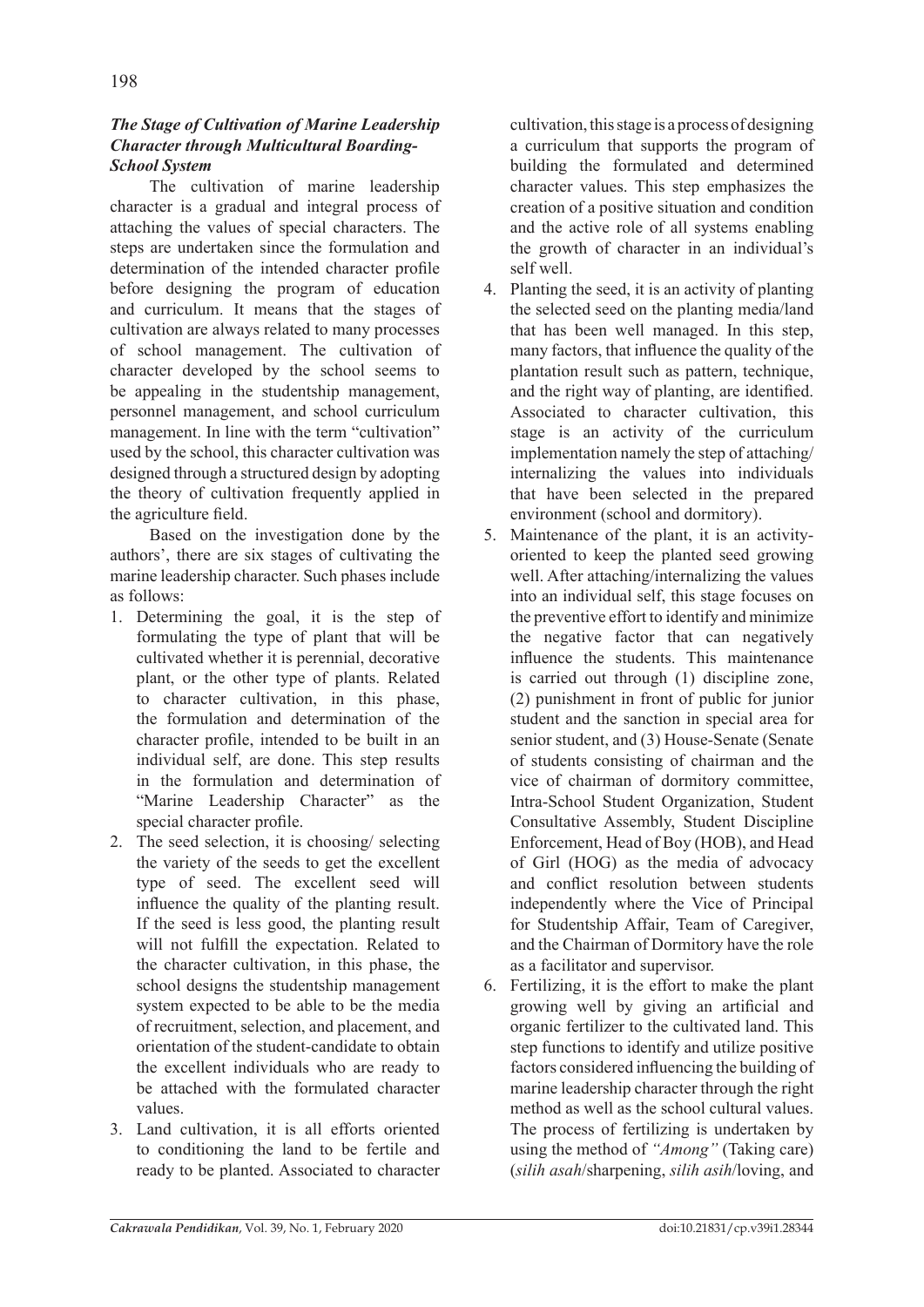*silih asuh*/caring) and the three approaches of philosophical value adopted from Ki Hajar Dewantara (The Master of National Education of Indonesia) namely *Ing Ngarso Sung Tulodho* (being a good example for students both in attitude and action in front), *Ing Madyo Mangun Karso* (participating and inspiring the students in the middle), and *Tut Wuri Handayani* (always watching and giving direction and encouragement behind).

The stages of cultivation and the correlation to school managements are presented in Figure 1 to clarify the explained finding.



**Figure 1. The Phases of Cultivation of Marine Leadership Character** 

#### **Discussion**

Character is a collection of values, styles, traits, characteristics that are special, unique and inherent in a person who underlies thoughts, attitudes, and behaviors that are displayed compactly as a marker as well as distinguishing his personality with others. Thus, the term character is closely related to one's personality (Ki Hadjar Dewantara in Tauchid, Soeratman, Sajaga, Lahade, Sendoro, Abdurchman, & Surjohadidjojo, 2013; Davidson, Lickona, & Khmelkof in Nucci, & Narvaez, 2014; Albertus, 2007; and General Director of Islamic Education of the Ministry of Religion Affairs of the

Republic of Indonesia in Mulyasa, 2011). In the implementation, it was found that character education is education of value. On the other hand, education of value is an education to form a character (Arweck & Nesbitt, 2004; Thompson, 2002; Katilmis et al., 2011; Benninga, Berkowitz, Kuehn, & Smith, 2013; Susiastik, 2018), in which it is in accordance with the dimension of moral process offered by Lickona (2004). Such a thing happens since basically, a value is a core component of a human's character (Al-Ani, 2014). In an organization, value has a significant role as a foundation to change, formulate, and develop organizational culture through applied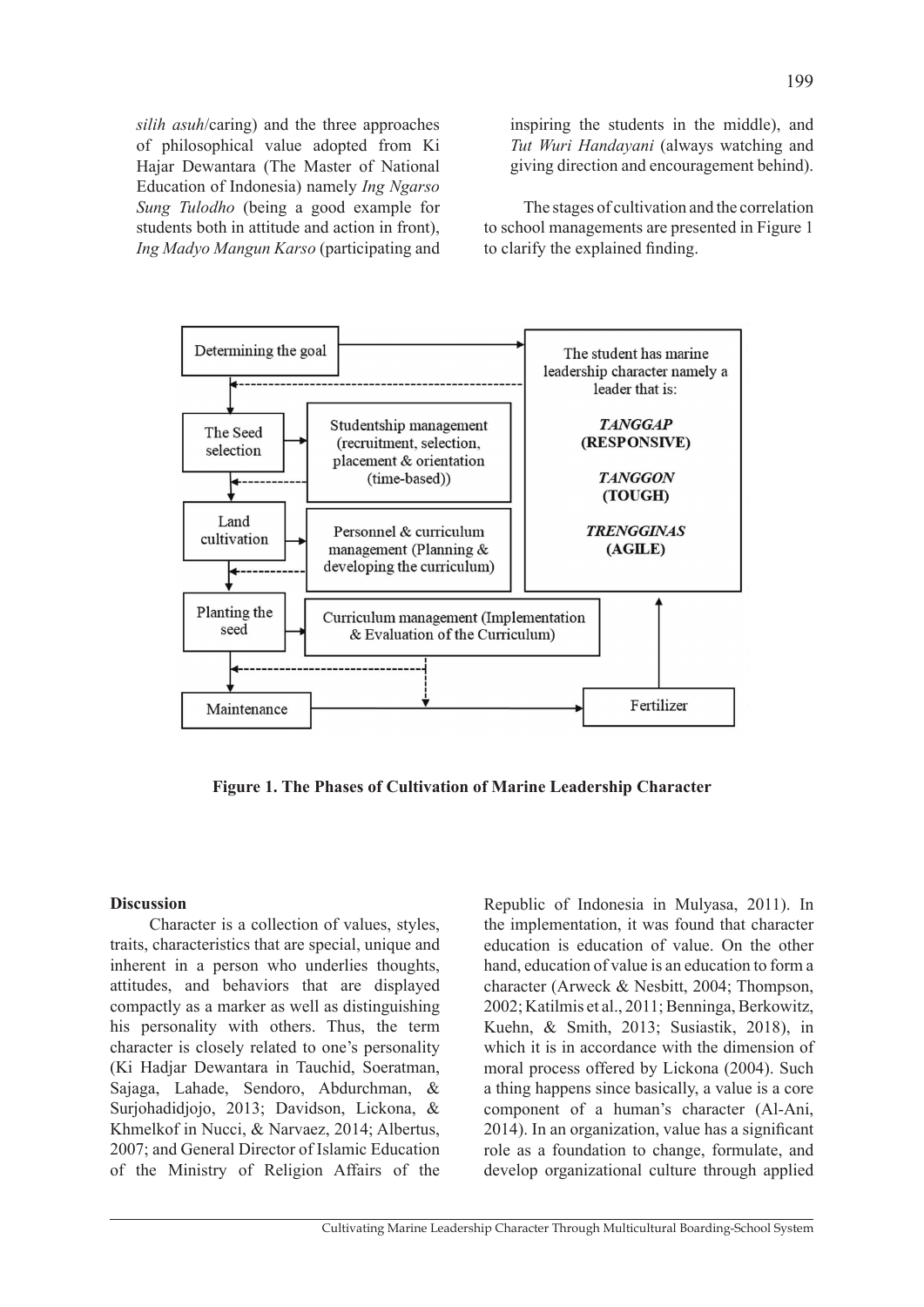value system that usually refers to the habit, norm, and administrative ritual (Al-Ani, 2014). Later, the value will influence the commitment of the organization (Finegan, 2000; Marginson, 2009). *Smantar Nala* seemed to understand deeply that the main value of a character profile that would be achieved as a learning outcome should be specifically formulated and have a clear bargaining position to the stakeholders. Therefore, the character becomes an important feature in the school vision formulation. If it is seen from the perspective of business process, the development of vision is the part of a strategy formulation as well as including the development of a mission, strategy goal, and strategic development (Papulová, 2014). Vision has a principal role in determining the position of the organization to the profile and market of organizations (Chun & Davies, 2001) and differentiator from the other organizations (Henry, 2008). The vision describes the concrete commitment to the customers, employees, and investors and aligns them with business practice (Waddock & Smith, 2000).

Generally, each school basically ends at the application of character education. However, the ideas of character profile as offered by every school have some differences. Generally, some research on leadership character could identify various values considered representing leadership character (Russell & Stone, 2002; Ilies et al., 2005; Shamir & Eilam, 2005; Peus et al., 2010; Fry & Cohen, 2009; Thompson et al., 2008). It is also the same with the unlimited number of character education. However, the authors had not found the previous literature that specifically studied school-based character education stating that "marine life" as the mainstream of leadership character. Hence, marine leadership character can be concluded as specific, particular, indigenous character formulated as a concrete expectation and answer to the profile of senior high school graduates needed to encounter the challenge of Indonesia as a multicultural archipelago state.

Viewed from the aspect of the curriculum in second findings, the goal of education is developing the learner's potential (Erwenta, Agung, & Sunardi, 2018) from the aspect of intellectual (the way of thinking), spiritual and emotional (heart controlling), physical

(sport), and attitude and creativity (feeling and willingness management) (Menteri Pendidikan Nasional RI, 2010). According to Iyer (2103), in the  $21<sup>st</sup>$  century today, a school should recognize the significance of the integration of value-based education with the school curriculum to promote a high-quality education and positive school environment. In line with that case, Solomon, Watson, & Battistich (2001) stated that the integration of character education to academic curriculum could be one of the strategies of effective character education. The development of curriculum includes planning, developing, implementing, and evaluating the curriculum as well as the involvement of personnel, processes and procedures in it (Ornstein & Hunkins, 2009).

Integration of the values of marine leadership character is the realization of the new curriculum as the consequence of the collaboration between *Smantar Nala* and *TNI AL*. Regarding that case, there are three things that can be a consideration to determine whether a new curriculum is effective in creating a generation that has a character. First is learning many implications of people's desire especially for the revision of the curriculum and generally for education renewing. The second is examining the various weaknesses in the curriculum today that has also created many weaknesses for this nation. The third is learning the value source that will be developed in arranging the new curriculum (Widiasto, 2004). Many pieces of research also showed that the failure in reaching the goal of the curriculum could happen when the design of the curriculum cannot accommodate the students' different characteristics (Aguado, Ballesteros, & Malik, 2010; Terra & Bromley, 2012). This case is really understood so that although the marine leadership character has been firmly defined as the determiner of the graduate, the design of the curriculum is developed in such a way by integrating the values of marine leadership character integrally. Many programs of character building are then distributed through some activities that accommodate the development of the intellectual, emotional, and physical of students. As presented in Table 1, two fields to fulfill the need of marine leadership character are divided into three education locus namely teaching, training, and caring. In line with that case, Solomon et al. (2001) stated that the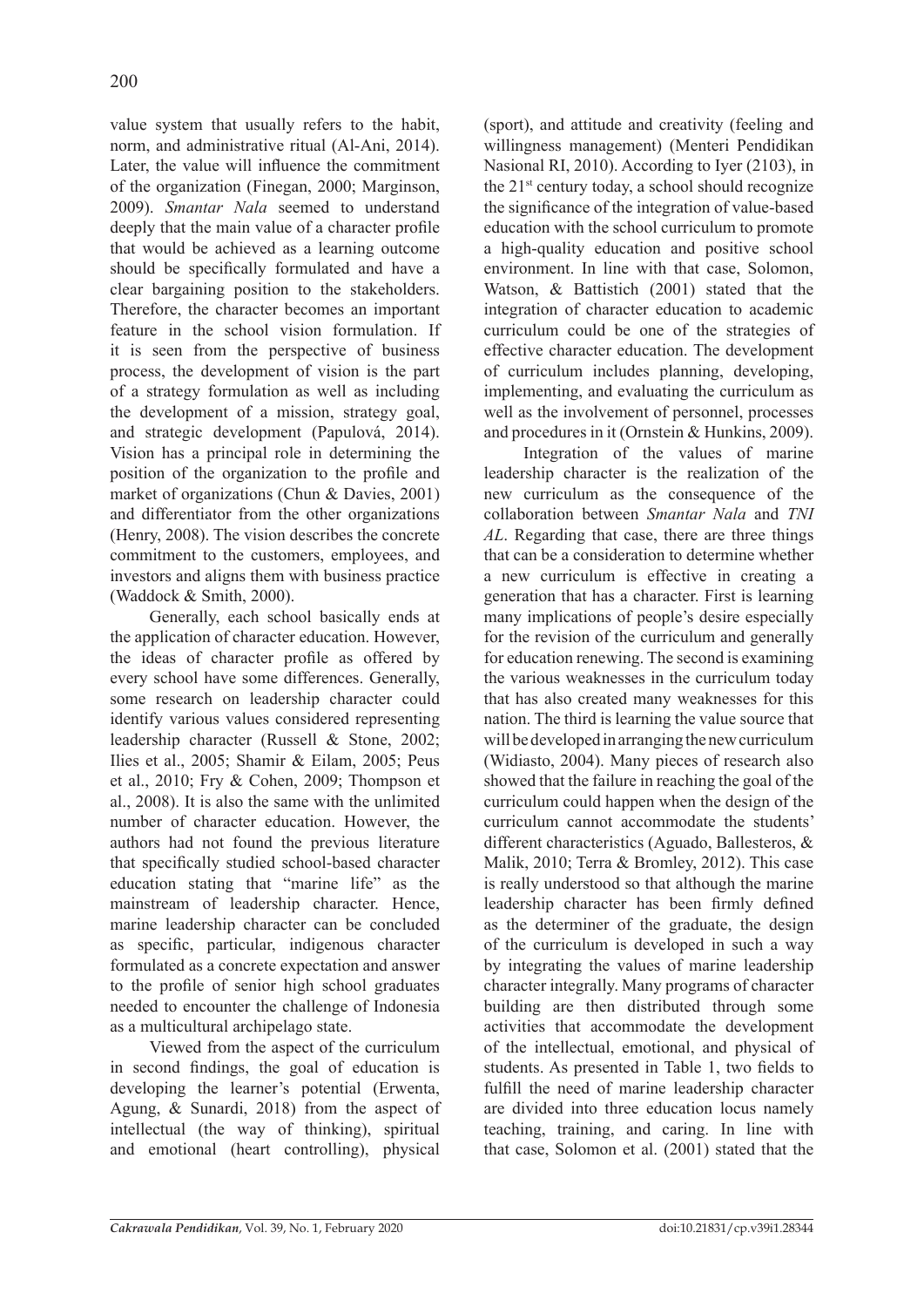integration of character education to academic curriculum could be one of the strategies of effective character education.

Based on further analysis, it can be understood that the fourth, the fifth, and the sixth stage of cultivation are designed integrally and comprehensively in many dimensions of the school curriculum, especially the curriculum of defending the country and curriculum of maritime. The determination of the goal as the first step that later directs the next phases of cultivation as well as becomes the arrangement base for any kinds of school management shows that the management process uses Management by Objective (MbO) approach. The fourth to sixth stages are carried out through caring so that internalization of character values can work intensively, in the school environment and habituation at the student dormitory. Another important element in the internalization of character values is the habituation process. The habituation of school cultural values that contains character values such as religiosity, honesty, togetherness, simplicity, and discipline holds a significant role in habituating character education (Arifin, Bafadal, Imron, & Sonhadji, 2017). Regarding this case, the optimal habituation process could be realized when character education is performed through a boarding-school system. This pattern has proven its effectiveness as the best practice carried out at SMA Taruna Nusantara Magelang which also implements a semi-military boarding School system (Sukendar et al., 2019).

As for the latest findings, the results of interview and documentary study showed that marine leadership character education was conducted with a systematic design using terminology of "cultivation." This term is different from the use of cultivation in the theory of communication from Gerbner and his friends conceptualized in the 1960s and 1970s as explained by Saefuddin & Venus (2007). It is also different from many kinds of research presenting the character cultivation in their titles such as from the research conducted by Wartin (2012); Arifin, Bafadal, Imron, & Sonhadji (2017). If in those studies the term "cultivation" is associated to the diction to cover the substance, the term "cultivation is definitely an operational language used in the field by the school to describe the process of internalizing the values of marine leadership characters as an integral part of studentship management. From the aspect of the stages of cultivation of marine leadership character, the approach of human resources management by objective (MbO) is appealing. As presented in Figure 2, the cultivation process is started by determining the goal and ended by fertilizing until forming the profile of students/graduates that have marine leadership characters namely *Tanggap*/ responsive, *Tanggon*/tough, and *Trengginas*/ agile. Such patterns are unique and different so that they become the strong characteristics of the design of character cultivation in *Smantar Nala*. From the perspective of School-Based Management (SBM), the cultivation of character is the realization of delegating the authority of school management in doing many innovations of management in accordance with the context of school locality. As explained by Fattah (2004), SBM is a constitution of the educational reform that is basically, the school has the highest responsibility, authority, and accountability in improving the performance in the school to be an excellent school (Lazwardi, 2018).

In Indonesia, SBM relies on: (1) the Law Number 20 of 2003 on the National Education System, article 51, verse 1 (Undang-Undang RI 2003 No. 20), (2) the Law Number 25 of 2000 on the program of National development 2000-2004 in Chapter VII of the Program of Education Development especially based on the school and society (Undang-Undang RI 2000 No. 25), (3) the Decision of the Minister of National Education Number 044 of 2002 on the Formation of Education Committee and School Committee (Kepmendiknas RI 2002 N0. 044), (4) the Decision of the Minister of National Education Number 087 of 2004 on the Standard of School Accreditation (Permendiknas RI 2004 No. 087), especially related to schoolbased management. Based on such cases, the schools in Indonesia with the delegation of authority compete to make innovation in many aspects of school management as done with the design of cultivation integrated with studentship management so that the school could perform a different model from the other schools. Some studies also proved that the operationalization of SBM in many school managerial activities could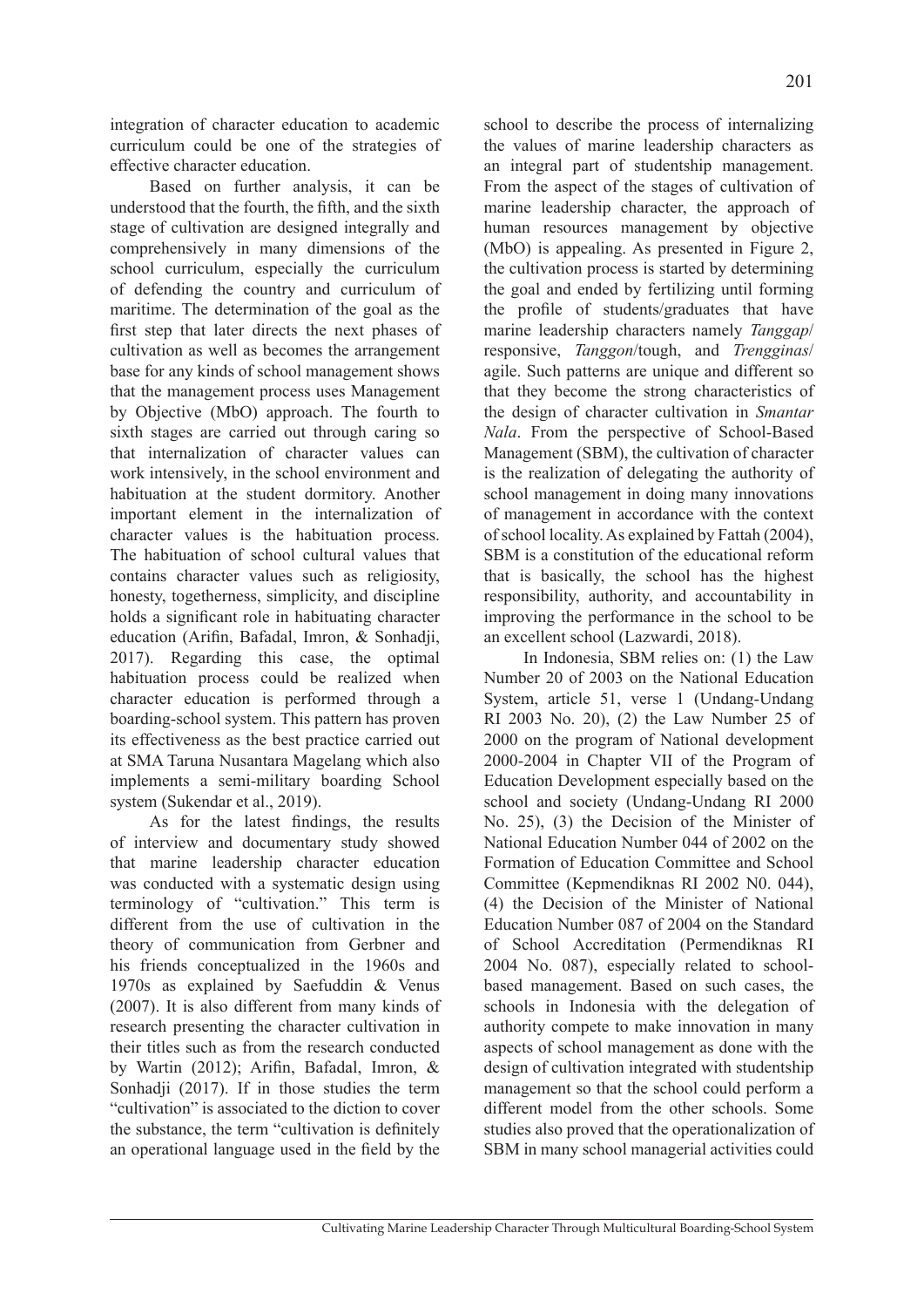impact on the repair in the learning and teaching environment and the students' better learning achievement (Bandur, 2012; Bandur, 2018).

# **CONCLUSION**

As the multicultural boarding-school in a maritime and archipelagic country, Smantar Nala developed the concept: "marine leadership character" as special character of the school graduate. Marine leadership character is a character concept that is internalized for high school students from the results of civilmilitary cooperation (Indonesian Navy/*TNI AL*), consisting of profiles of future leaders who are *Tanggap* (Responsive), *Tanggon* (Tough) and *Trengginas* (Agile).

To make the educational program of marine leadership character runs effectively, arranging and developing the educational curriculum was done to guide the attachment of the values of marine leadership character that consists of two elements namely the Curriculum of Defending the Country and Curriculum of Maritime. Both of them includes (1) teaching program for cognitive domain oriented to the responsive value carried out through classical learning in the class, (2) training program for psychomotor domain oriented to agile value undertaken via physical exercise by swimming and diving, and (3) guiding program through caring and advisory in the school dormitory where the system is designed and presented specifically in the form of advisory guideline.

In the last stage, the character education of marine leadership is executed through the process of character cultivation consisting of six phases: (1) determining the goal, (2) selecting the seed, (3) cultivating the land, (4) planting, (5) maintaining, and (6) fertilizing. The six steps are started since the coming of the new students, having the synergy, and are integrated with the studentship management process (cultivating the land, planting the seed, maintaining and fertilizing). All stages are conducted using the management by the Objective approach where the marine leadership character becomes the goal.

The findings of this research showed that through initiative and productive collaboration between institutions, school-based character education management enables the combination of process to reach the goal of national education (national curriculum) and accommodates the local context (local curriculum) that becomes the characteristic of the school. This case implicates that in the future, the school should ensure that the standard operating procedure followed by the complex and measured indicators can be fulfilled in every stage of cultivation of marine leadership character integrated with studentship management and the other school managerial aspects.

# **REFERENCES**

- Aguado, T., Ballesteros, B. & Malik, B. (2010). Cultural diversity and school equity: a model to evaluate and develop educational practices in multicultural education contexts. *Equity & Excellence in Education, 36*(1), 50-63. doi:10.1080/10665680303500.
- Al-Ani, W. T. (2014). Core values matrix of the philosophy of basic education in Oman (PBEO). *Athens Journal of Education, 1*(2), 167-181. doi:10.30958/aje.1-2-6.
- Albertus, D. K. (2007). *Strategi pendidikan karakter: Revolusi mental dalam lembaga pendidikan.* [Character education strategy: Mental revolution in educational institutions] Yogyakarta: Penerbit PT. Kanisius.
- Ardhiansyah, A. (2011). Pembakuan nama pulau di Indonesia sebagai upaya untuk menjaga kedaulatan Negara Republik Indonesia. [Standardization of the name of the island in Indonesia as an effort to maintain Indonesia's sovereignty]. *Pandecta-Jurnal Ilmu Hukum, Vol. 6 No. 1, Juni 2011.*
- Arifin, A., Bafadal, I., Imron, A., & Sonhadji, A. (2017). Cultivating character education through transforming school cultural values. *Studia Humanitatis. 4.* http://sthum.ru.
- Armstrong, T. (2006). *The best school: How human development research should inform educational practice*. Virginia: Association for Supervision and Curriculum Development.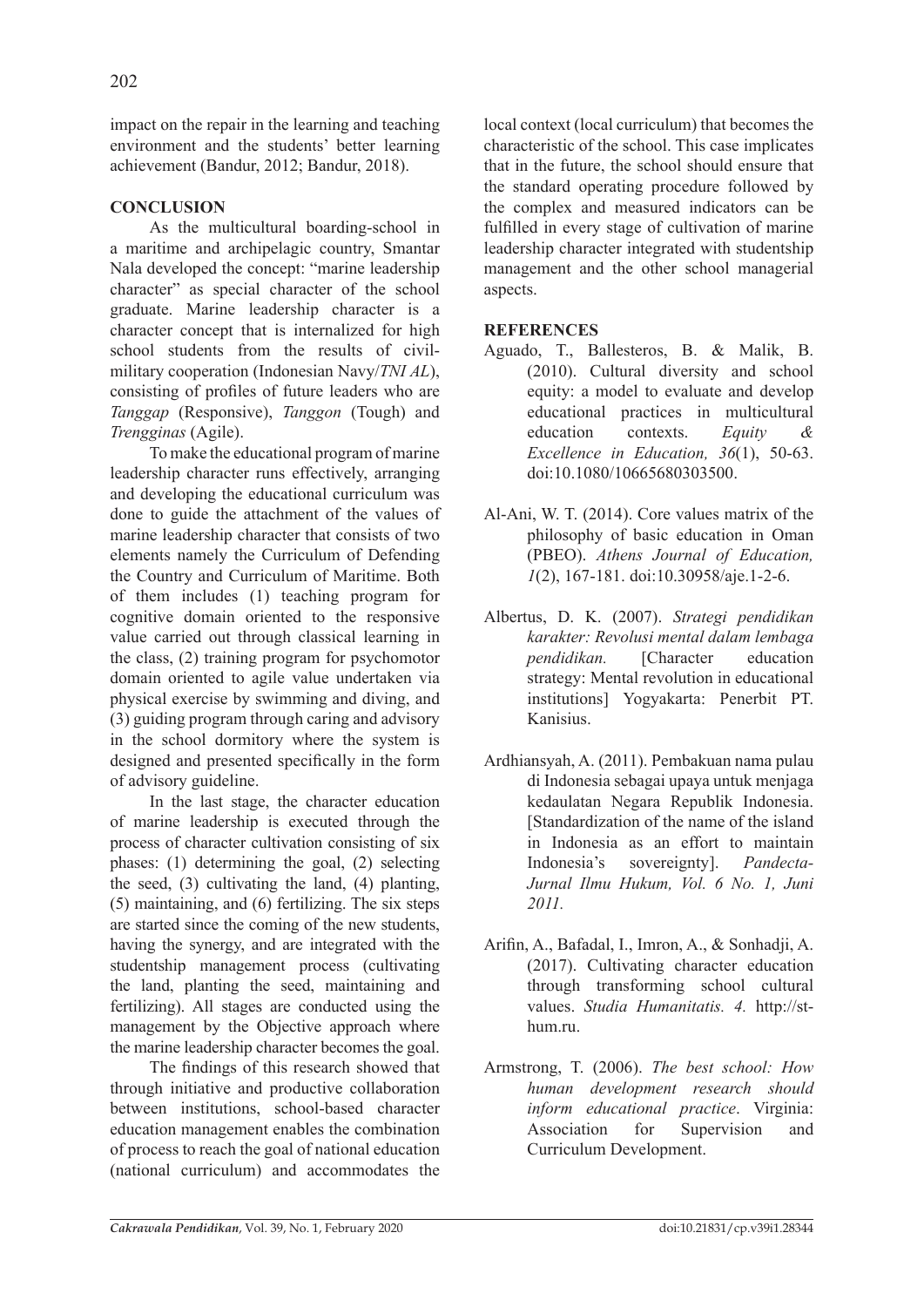- Arweck, E. & Nesbitt, E. (2004). Values education: The development and classroom use of an educational programme. *British Educational Research Journal, 30*(2), 245-261. doi:10.1080/014119204200 0195263.
- Bandur, A. (2012). School-based management developments: challenges and impacts. *Journal of Educational Administration, 50*(6), 845-873. doi:10.1108/09578231211264711.
- Bandur, A. (2018). Stakeholders responses to school-based management in Indonesia. *International Journal of Educational Management.* 32(6), 1082-1098. doi:10.1108/IJEM-08-2017-0191.
- Banks, J. A. (2008). Introduction: Democratic citizenship education in multicultural societies. In J.A. Banks (Ed.), *Diversity and citizenship education: Global perspectives.* San Francisco: Jossey-Bass, pp. 3-16.
- Behaghel, L., de Chaisemartin, C., & Gurgand, M. (2017). Ready for boarding? The effects of a boarding school for disadvantaged students. *American Economic Journal: Applied Economics, 9*(1), 140–164. doi:10.1257/app.20150090.
- Benninga, J. S., Berkowitz, M. W., Kuehn, P., & Smith, K. (2013). The relationship of character education implementation and academic achievement in elementary schools. *Journal of Research in Character Education, 1*(1), 19-32*.*
- Berkowitz, M. W., & Hoppe, M. (2009). Character education and gifted children*. High Ability Studies, 20*(2), 131-142. doi:10.1080/13598130903358493.
- Bridge, C., (2012). *Embracing the diversity of Indonesia*. Ashurst Speech-Grosvenor Place, Sydney: NSW.
- Chun, R. & Davies, G. (2001). E-reputation: The role of mission and vision statements in positioning strategy. *Brand Management,*

*8*(4&5), 315-33. doi:10.1057/palgrave.b m.2540031.

- Çubukçu, Z. (2012). The effect of hidden curriculum on character education process of primary school students. *Educational Sciences: Theory & Practice, 12*(2), 1526- 1534. http://edam.com.tr/estp.
- Diggs, C. R., & Akos, P. (2016). The promise of character education in middle school: A meta-analysis. *Middle Grades Review, 2*(2), 1-19. http://scholarworks. uvm.edu/ mgreview/ vol2/iss2/4.
- Erwenta, J., Agung, L., & Sunardi. (2018). The values of character education in the didong art performance: A study of enculturation process in gayonese society. *International Journal of Multicultural and Multireligious Understanding, 5*(4), 196-203. doi:10.18415/ijmmu.v5i4.248.
- Fattah, N. (2004). *Konsep Manajemen Berbasis Sekolah (MBS) dan dewan sekolah*. [The concept of school based management and school boards]. Bandung: Pustaka Bani Quraisy.
- Finegan, J. E. (2000). The impact of person and organizational values on organizational commitment. *Journal of Occupational and Organizational Psychology, 73*(2), 149-169. doi:10.1348/096317900166958.
- Fry, L. W., & Cohen, M. P. (2009). Spiritual leadership as a paradigm for organizational transformation and recovery from extended work hours cultures. *Journal of Business Ethics, 84,* 265-278*.* doi:10.1007/ s10551-008-9695-2.
- Henry, A. (2008). *Understanding strategic management*. Oxford, UK: Oxford University Press.
- Ilies, R., Morgeson, F. P., & Nahrgang, J. D. (2005). Authentic leadership and eudaemonic well-being: understanding leader-follower outcomes. *Leadership Quarterly, 16*(3)*,* 373-394. doi:10.1016/j. leaqua. 2005.03.002.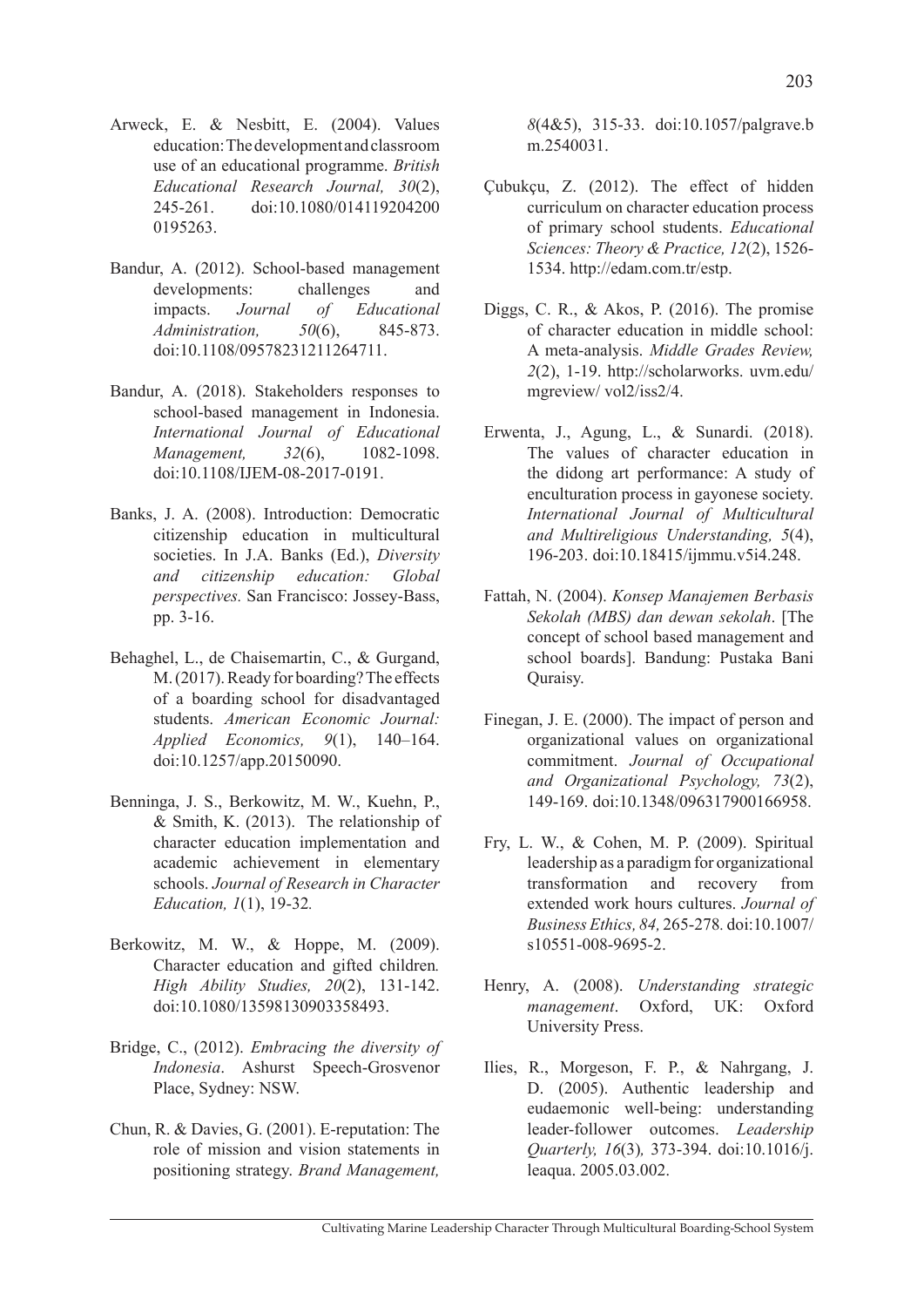- Iyer, R. B. (2013). Value-based education: professional development vital towards effective integration. *IOSR Journal of Research & Method in Education (IOSR-JRME), 1*(1), 17-20. doi:10.9790/7388- 0111720.
- Katilmis, A., Eksi, H., & Öztürk, C. (2011). Efficiency of social studies integrated character education program. *Educational Sciences: Theory & Practice, 11*(2), 854- 859.
- Kepmendiknas RI 2002 No. 044. *Dewan Pendidikan Dan Komite Sekolah*. [Formation of Education Committee and School Committee].
- Kisyanto, K. Punaji, S., Sulton, S. & Kuswandi, D. (2016). Adult character education model in Islamic Boarding Schools of Salafiyah Biba'a Fadlrah Turen Malang. *IOSR Journal of Research & Method in Education (IOSR-JRME), 6*(5), 32-36. http:// iosrjournals.org.
- Laiser, S., & Makewa, L. N. (2016). The influence of boarding school to young children: A case of two boarding schools in Hai District in Kilimanjaro, Tanzania. *International Journal of Education and Research, 4*(6), 73*-*84. http://ijern.com.
- Lazwardi, D. (2018). Implementation of schoolbased management. *Al-Idarah: Jurnal Kependidikan Islam VIII*(I), 32-49*.*  doi:https://doi.org/10.24042/alidarah. v8i1.3115.
- Lickona, T. (2004). *Educating for character: How our schools can teach respect and responsibility.* New York, NY: Bantam Books.
- Lickona, T. (2006). Eleven principles of effective character education. *Journal of Moral Education, 25*(1), 93-100. doi:10.1080/0305724960250110.
- Marginson, D. (2009). Value systems as a mechanism for organizational

change. *Journal of Accounting & Organizational Change, 5*(1), 7-34. doi: 10.1108/18325910910932197.

- Menteri Pendidikan Nasional RI. (2010). *Desain Master Pendidikan Karakter.* [Master design of character education].Jakarta: Author.
- Menteri Pendidikan dan Kebudayaan RI. (2015). *Rencana Strategis Kementerian Pendidikan dan* Kebudayaan 2015-2019. [Strategic plan of the ministry of education and culture 2015-2019]*.* Jakarta: Author.
- Miles, M. B., Huberman, A. M. & Saldana, J. (2014). *Qualitative data analysis: A methods sourcebook* (3rd ed). Los Angeles: SAGE Publication Inc.
- Mulyasa, E. (2011). *Manajemen pendidikan karakter.* [Management of character education]. Jakarta: Bumi Aksara.
- Nucci, L. P. & Narvaez, D. (Eds.). (2014). *Handbook of Moral and Character Education* (I. Baihaqie & D. S. Widowatie, Trans)*.* Bandung: Penerbit Nusa Media. (Original worked published 2008).
- Ornstein, A. C. & Hunkins, F. P. (2009). *Curriculum foundations, principles and issues* (5<sup>th</sup> ed). Boston, MA: Allyn and Bacon.
- Papulová, Z. (2014). The significance of vision and mission development for enterprises in Slovak Republic. *Journal of Economics, Business and Management, 2*(1). doi:10.7763/JOEBM.2014.V2.90.
- Peus, C., Kerschreiter, R., Frey, D., & Traut-Mattausch, E. (2010). What is the value? Economic effects of ethically-oriented leadership*. Journal of Psychology, 218*(4), 198–212*.* doi:10.1027/0044-3409/ a000030.
- Pfeiffer, J. P., Pinquart, M., & Krick, K. (2016). Social relationships, prosocial behaviour, and perceived social support in students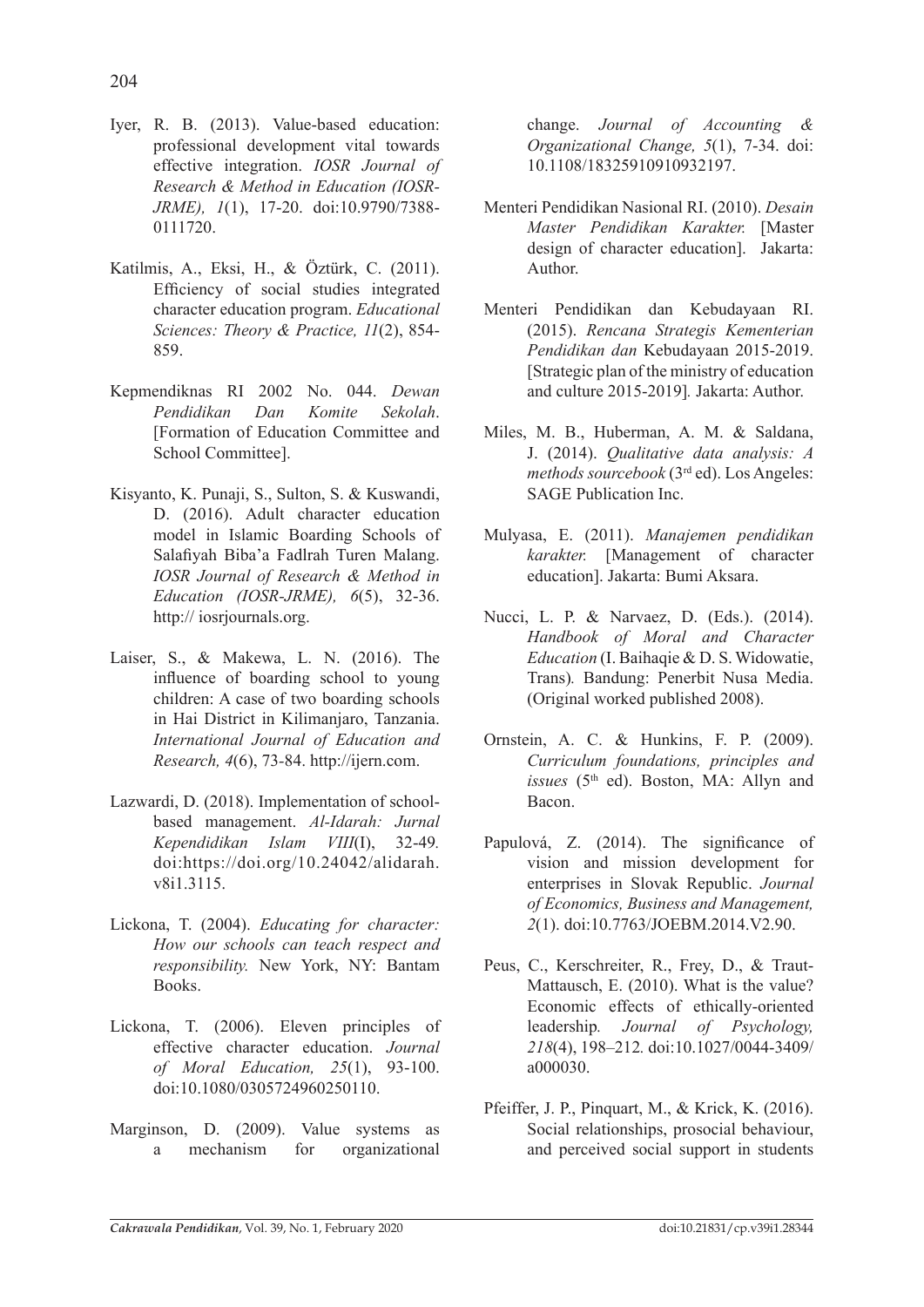from boarding schools. *Canadian Journal of School Psychology, 31*(4), 279-289. doi:10.1177/08 295735 16630303.

- Permendiknas RI 2004 No. 087. *Standar Akreditasi Sekolah*. [Standard of School Accreditation].
- Russell, R. F., & Stone, A.G. (2002). A review of servant leadership attributes: developing a practical model. *Leadership & Organization Development Journal, 23(3), 145-157.* doi: 10.1108/01437730210424.
- Saefuddin, H. A., & Venus, A. (2007). Cultivation theory. *Mediator, 8*(1), 83-90. http:// id.portalgaruda.org/?ref=browse&mod=v iewarticle&article=117260.
- Saidek, R. R., Islami, R., & Abdoludin, A. (2016). Character issues: Reality character problems and solutions through education in Indonesia. *Journal of Education and Practice, 7*(17), 158-165. https://www. iiste.org/Journals/index.php/JEP/article/ view/31103/31938.
- Shamir, B., & Eilam, G. (2005). "What's your story?" a life-stories approach to authentic leadership development*. Leadership Quarterly, 16,* 395–417. doi:10.1016/j. leaqua.2005.03.00 5.
- Solomon, D., Watson, M., & Battistich, V. A. (2001). Teaching and schooling effects on moral/prosocial development. In V. Richardson (Ed.), *Handbook of research*  on teaching (4th ed). Washington, DC: American Educational Research Association, pp. 566-603.
- Sukendar, A., Usman, H., & Jabar, C. S. A. (2019). Teaching-loving-caring (asahasih-asuh) and semi-military education on character education management. *Cakrawala Pendidikan, 38(2),* 293-305. doi:10.21831/cp.v38i2.24452.
- Suriansyah, A., & Aslamiah, A. (2015). Strategi kepemimpinan kepala sekolah, guru, orang tua, dan masyarakat dalam membentuk

karakter siswa. [Leadership strategies of school principals, teachers, parents and the community in shaping the character of students]. *Cakrawala Pendidikan, 34*(2), 234-247*.* doi:10.21831/cp.v1i3.245.

- Susiastik, T. (2018). Character education as a transformation of the nation's noble values: a descriptive study of senior-high school teachers in Semarang. *South East Asia Journal of Contemporary Business, Economics and Law, 15*(2), 31-36. http:// seajbel.com/.
- Tauchid, M., Soeratman, S., Sajaga, S., Lahade, R. S., Sendoro, S., Abdurchman, A. & Surjohadidjojo, S. (Eds.). (2013). *Ki Hadjar Dewantara: Pemikiran, konsepsi, keteladanan, sikap merdeka*. [Ki Hadjar Dewantara: Thought, Conception, Exemplary, Independent Attitude]. Yogyarakta: UST-Press bekerjasama dengan Majelis Luhur Persatuan Tamansiswa.
- Terra, L. & Bromley, P. (2012). The globalization of multicultural education in social science textbooks: cross-national analyses, 1950–2010. *Multicultural Perspectives, 14*(3), 136-143. doi:10.1080/15210960. 2012.696980.
- Thompson, A. D., Grahek, M., Phillips, R. E., & Fay, C. L. (2008). The search for worthy leadership. *Consulting Psychology Journal: Practice and Research, 60*(40)*,* 366-382. doi:10.10 37/1065- 9293.60.4.366.
- Thompson, W. G. (2002). *The effects of character education on student behavior.* (Unpublished Doctoral Dissertation, East Tennessee State University). https://dc.etsu.edu/cgi/viewcontent.cgi? article=1863&context=etd.
- Thoriquttyas, T., & Rohmawati, N. (2017). Amplifying the character education and the multiculturalism for a nationalism building. *Tadris, 12*(2), 1-12. doi:10.19105/tjpi.v12i2.1391.